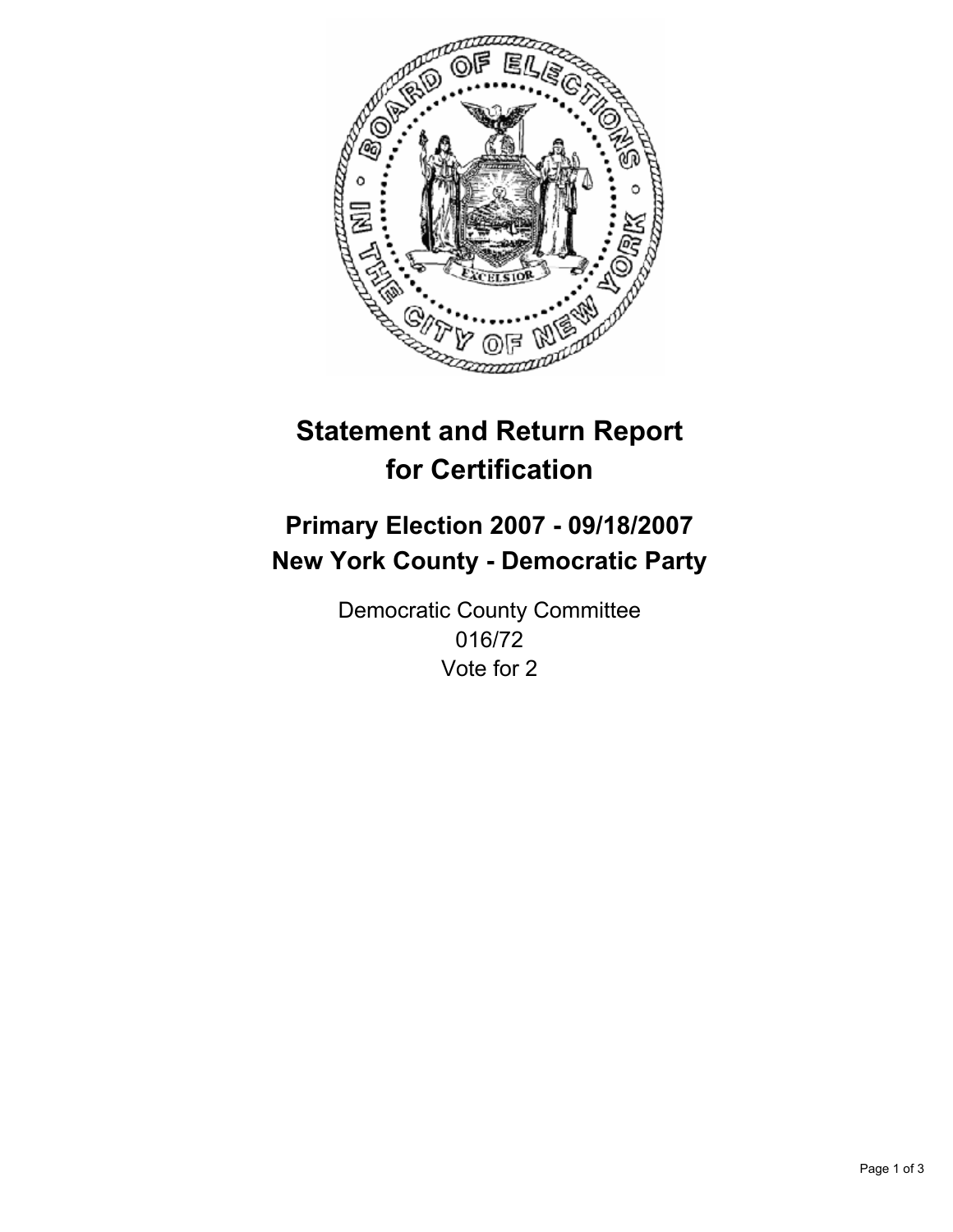

### **Assembly District 72**

| <b>Total Votes</b>       | 28 |
|--------------------------|----|
| <b>FRANCISCA MIRANDA</b> |    |
| <b>LUIS LUNA</b>         |    |
| NIEVES MENUAL            |    |
| <b>EUGENIA ESPINAL</b>   | 12 |
| AFFIDAVIT                |    |
| ABSENTEE/MILITARY        |    |
| <b>EMERGENCY</b>         |    |